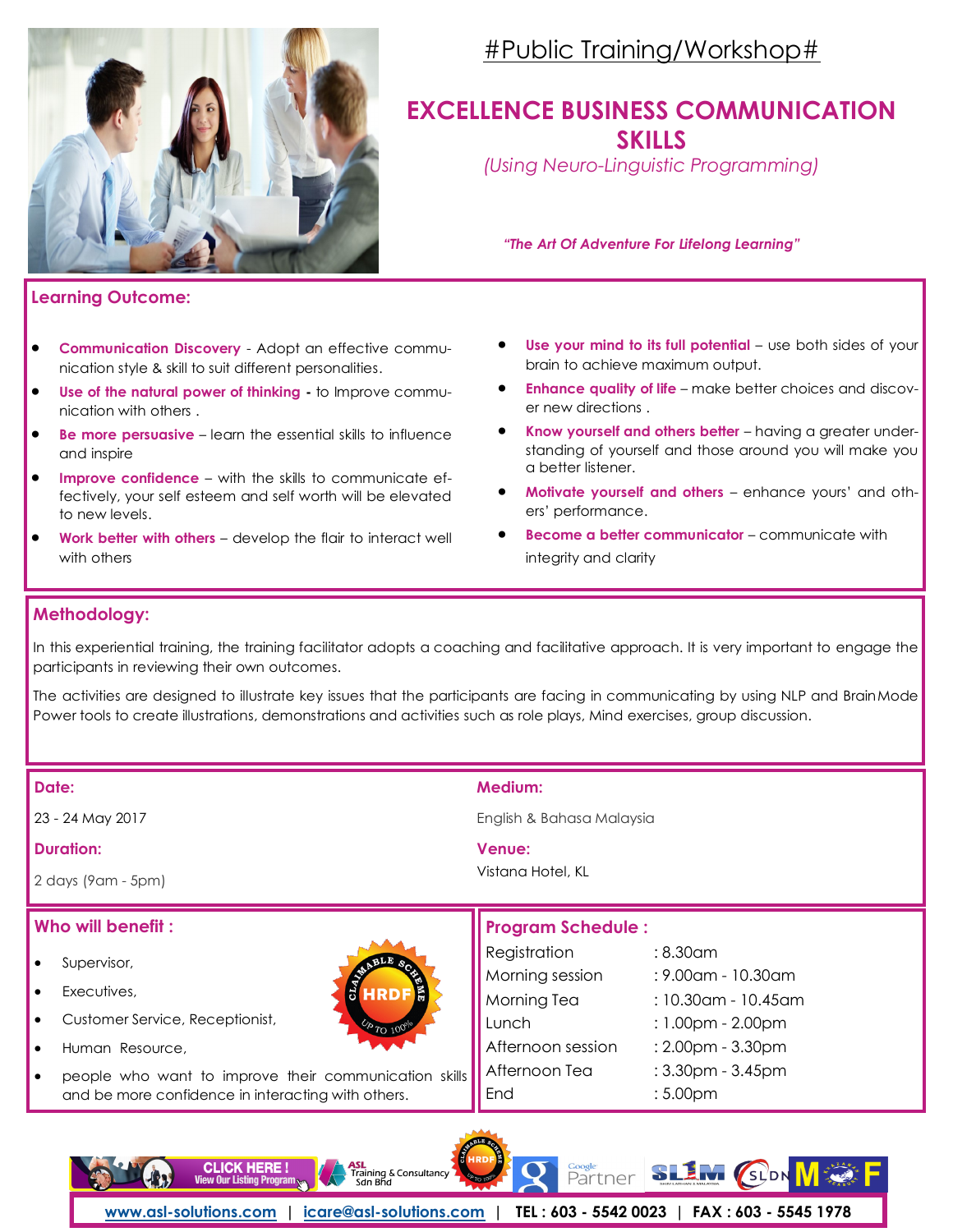# **COURSE CONTENT**

|                                                        | Module 1:                                                                                           | <b>Module 4:</b>                                               |  |  |  |  |  |
|--------------------------------------------------------|-----------------------------------------------------------------------------------------------------|----------------------------------------------------------------|--|--|--|--|--|
|                                                        | The Understanding of the Business Communication                                                     | <b>The Professional Business Communication Medium:</b>         |  |  |  |  |  |
|                                                        | 1. 5W1H in communication                                                                            | 1. Listening Skills                                            |  |  |  |  |  |
| $\bullet$                                              | What is Communication?                                                                              |                                                                |  |  |  |  |  |
| ٠                                                      | Who is Responsible for Communicating Effectively?                                                   | 2. Written Communication - Online vs. Offline                  |  |  |  |  |  |
| $\bullet$                                              | Why We Need to be Effective Communicators?                                                          | Proposal, latter, memo, email<br>$\bullet$                     |  |  |  |  |  |
|                                                        |                                                                                                     | Matching others understanding in written communica-            |  |  |  |  |  |
|                                                        | 2. Barriers to Effective Communication                                                              | tion                                                           |  |  |  |  |  |
| ٠                                                      | The Communication Situation                                                                         | 3. Oral Communication                                          |  |  |  |  |  |
| $\bullet$                                              | Identify Where Difficulties in Communication Arise.                                                 | 4. The Do's and Don'ts of excellent business communica-        |  |  |  |  |  |
| The Common Causes of Communication Failure             |                                                                                                     | tion                                                           |  |  |  |  |  |
|                                                        |                                                                                                     | 5. The Management Pyramid& Communication                       |  |  |  |  |  |
|                                                        | Module 2:                                                                                           | 6. Cross Seniority Communication                               |  |  |  |  |  |
|                                                        | <b>Discovery the Communication with BrainMode</b>                                                   |                                                                |  |  |  |  |  |
| Power <sup>®</sup> :                                   |                                                                                                     | <b>Module 5:</b>                                               |  |  |  |  |  |
|                                                        | <b>Learning - Thinking - Communicate</b>                                                            | <b>Improve Your Communication</b>                              |  |  |  |  |  |
| 1. How to use the left and right side of your brain to |                                                                                                     | 1. Improving your Self Image                                   |  |  |  |  |  |
|                                                        | achieve its full potential                                                                          | 2. Greeting people                                             |  |  |  |  |  |
|                                                        | 2. Personal preferences (learning mode) of taking in<br>information and expressing themselves.      | 3. Communicate with negative people<br>4. Learning to Say 'No' |  |  |  |  |  |
| 3.                                                     | Change the way you think by re-wiring your brain,                                                   | 5. Asking Questions, Giving Opinion and Suggestion             |  |  |  |  |  |
|                                                        | breaking habits and thinking more positively.                                                       |                                                                |  |  |  |  |  |
|                                                        | 4. The characteristic and the style in communication<br>related with the brain mode.                | Module 6:                                                      |  |  |  |  |  |
|                                                        | 5. The Rapport Building & Important of People Skills                                                | <b>Review, Reflections and Action Plans</b>                    |  |  |  |  |  |
|                                                        |                                                                                                     | 1. Evaluate the experience and plan for using the skills on    |  |  |  |  |  |
|                                                        | <b>Module 3:</b>                                                                                    | the job and in life                                            |  |  |  |  |  |
| The Communication Skills Using the NLP                 |                                                                                                     | 2. Personal Action Plans and Commitment                        |  |  |  |  |  |
| Ι.                                                     | The Body Language Pattern                                                                           |                                                                |  |  |  |  |  |
| 2.                                                     | Advance language patterns that access the sub-<br>consciousness.                                    |                                                                |  |  |  |  |  |
| 3.                                                     | What words to use to encourage better communica-<br>tion, how to use body language to build rapport |                                                                |  |  |  |  |  |
| 4.                                                     | The Buying Factors - Influence Others with NLP tech-<br>niques                                      |                                                                |  |  |  |  |  |

5. 4 (Four) Methods you can use

 $-122$ 

**CLICK HERE!**<br>View Our Listing Program

**[www.asl-solutions.com](http://www.asl-solutions.com) | [icare@asl-solutions.com](mailto:icare@asl-solutions.com) | TEL : 603 - 5542 0023 | FAX : 603 - 5545 1978**

Q

<sub>Google</sub><br>Partner

SLIM (SLDN VI

F

**ABLE SO** HRD

**ASL**<br>Training & Consultancy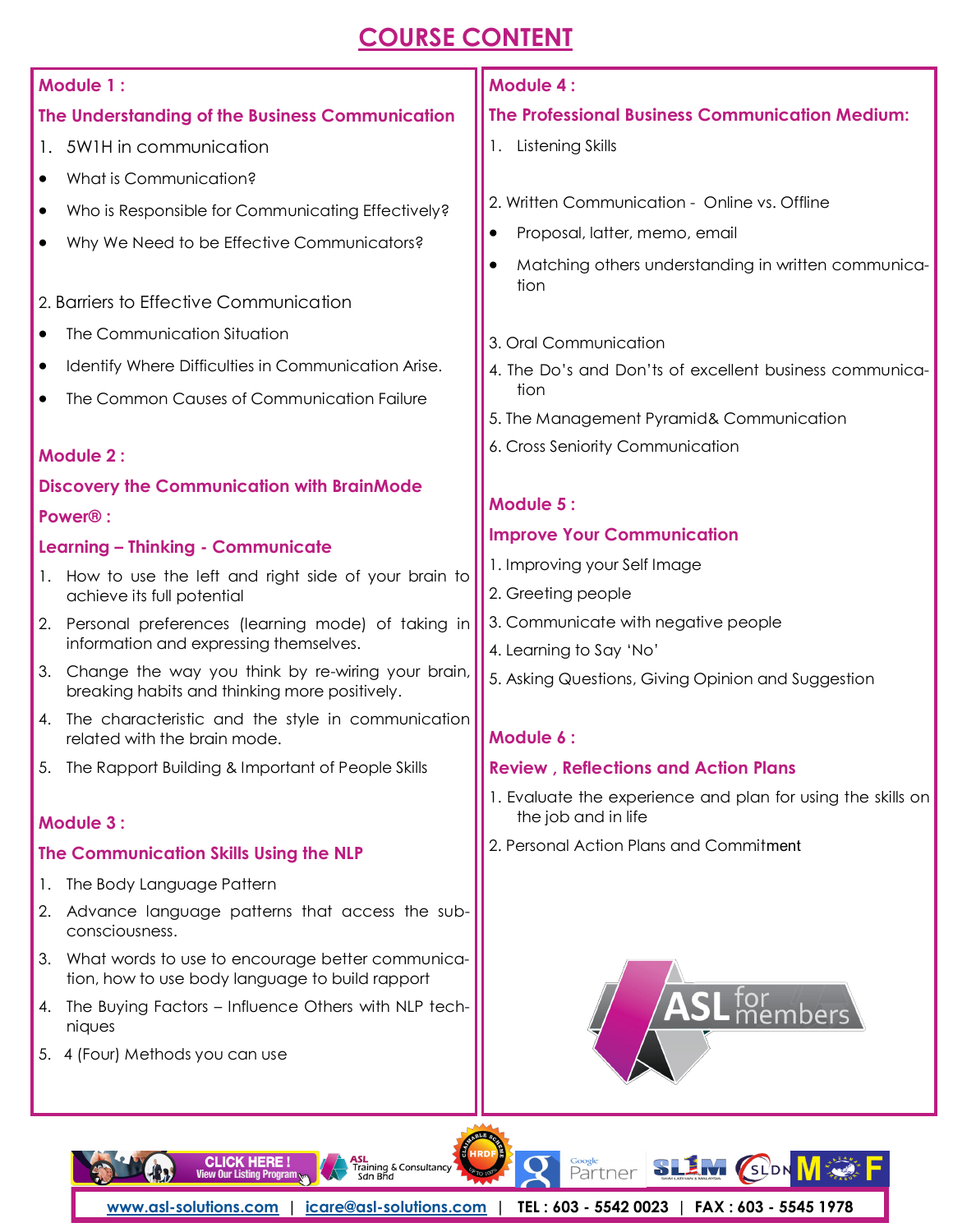#### **COURSE LEADER**

#### **Mohammad Aslam b Mohammad**

**B. Sc. Hons (IT), General Science (Kuwait)**

**Certified NLP® Practitioner (ABNLP), Time Line Therapy® Practitioner (TLTA)**

A degree holder in Information Technology major in Production Engineering in a local university and General Science Studies in Kuwait, Mohammad Aslam has been in training and consultancy field since 2008.

Mohammad Aslam also had attended numerous training which enables him in enhancing his competency in performing his task. As known to be an energetic and dynamic trainer, he has conducted training and facilitation for organizations and individuals to be leaders of today's demanding society. Besides that, Mohammad Aslam plays a big role in the society to produce more entrepreneurs with his framework/structure program. An accomplishment in his program design was the recognition from higher education recognition and the years of commitment from entrepreneurship institution in the government with him. Among the unique approach that he use in his design is 'real business simulation program' based on Learn – Do – Feel – Faced methods.

He normally share the use of psychometric instruments or tools that helps people understands their psychological preferences, improve relationships and fulfil human potential in his training programs. He adopts a very participative approach in his training using lectures, group activities, case study, role play, discussions, and real life simulations. His work in training clients includes identifying the deficiency/gap, training design, formulating training strategies, training plan and carrying out customized training programs with emphasis on result.

His skills and experience make him a value trainer and consultant for organization such as Telekom Malaysia(TM), Proton, Toyota, Delphy, HP, PJ Bumi, Universiti Teknologi MARA (UITM), International Islamic University(IIUM), Management Science Universiti (MSU), Kumpulan Karangkraf, TLDM, YAUM Foundation, Perbadanan Kemajuan Negeri recognized by the government and corporate agencies. As a professional trainer that specializes in human development areas such as Motivational Programs, Team Building, Management Skills, Communication, Negotiation, Office Management, Training Need Analysis-TNA, Train the Trainer-TTT, Presentation, Time Management, Positive Work Culture, Stress Management and Entrepreneurship Development programs.

He has worked from the executive to senior managerial position which has enriched his exposure in dealings with employees and understanding the complexity of people behaviours. Mohammad Aslam has extensive experience in the field particularly in various industries such as creative, publishing, production & manufacturing. In the industry, Aslam was also responsible for the development and execution of Training Need Analysis (TNA), 5S Project, Total Productive Maintenance (TPM), Transformation Work Culture Program, and The Apprenticeship Structured Program (consist of On The Job and Off The Job Training). He was also responsible for the safety and ISO Internal Audit committee.

He incorporates his experience and knowledge in his programs to share and give the effective learning to his participants. As a trainer and consultant with his years of experience and the combination of his jovial, energetic, and colourful disposition when coupled with knowledge and wisdom, Mohammad Aslam has the ability to draw out the best outcome and deep impacts on clients immensely.

He is a certified trainer by PSMB (No: TTT/0450)

# **[IN-HOUSE TRAINING](http://www.asl-solutions.com/corporate-training/in-house-training/)**

**Do you have 5 STAFF and above with similar training requirements?**

**ASL Training offers In-House training programs specially designed to meet the particular needs of the client's / organizations.**

**Want to know more or should you require any further assistant?**

## **Call us NOW at**

**+603-5542 0023 / icare@asl-solutions.com**

*Our program is claimable fully under HRDF/PSMB*

**[Click here](http://asl-solutions.com/publictraining) to check out our crazy PROMOTION**

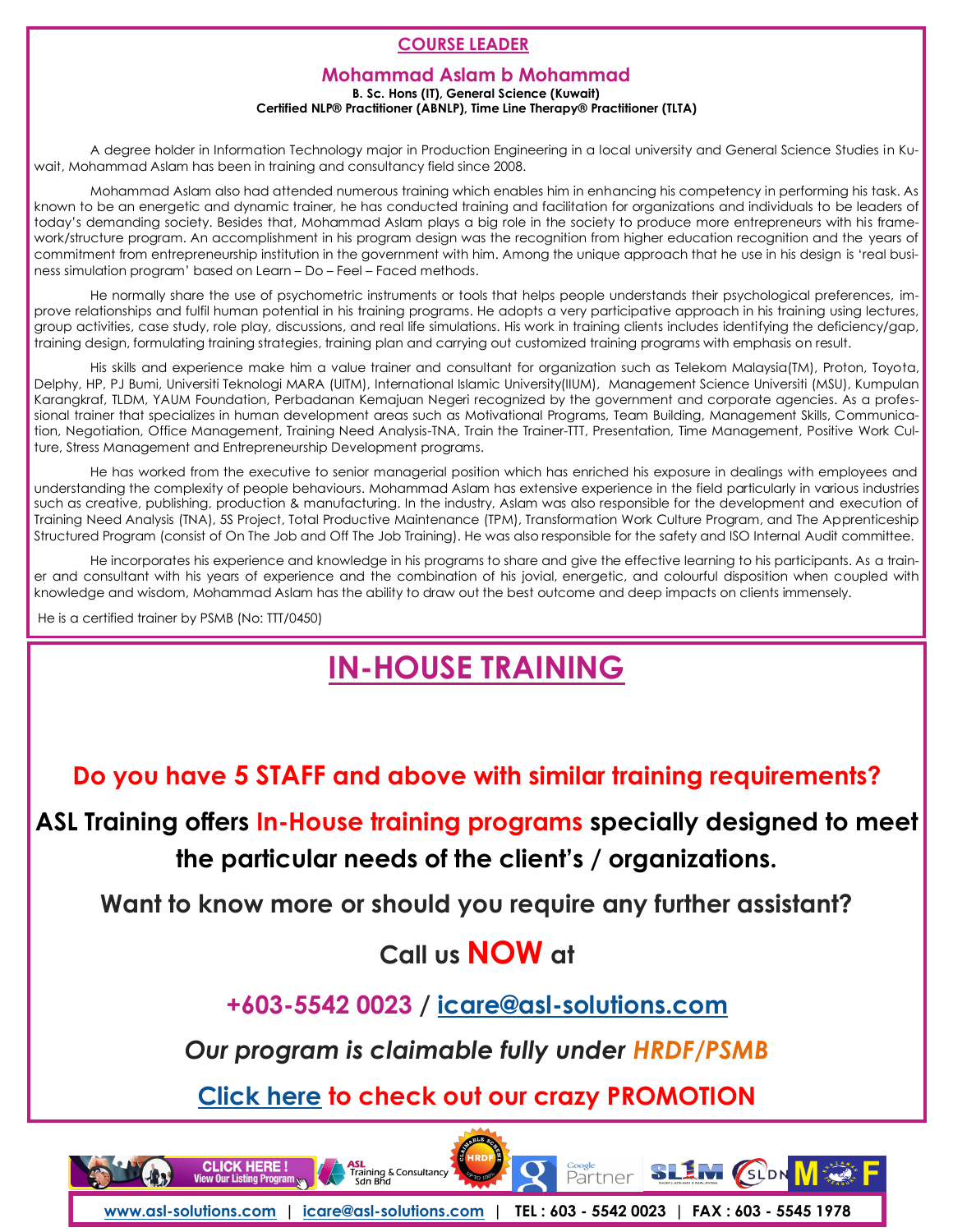#### **[Registration Form](http://www.asl-solutions.com/corporate-training/public-training/registration-form/)**

#### **EXCELLENCE BUSINESS COMMUNICATION SKILLS Date : 22-23 Mar, 16-17 May, 13-14 Dec 2017** *|* **Venue: Vistana Hotel, KL**

#### **PLEASE COMPLETE THIS FORM AND EMAIL / FAX TO US EMAIL :**

**icare@asl-solutions.com ; shafi@asl-solutions.com FAX : +603-5545 1978 ; TEL : +603-5542 0023 (Hunting Line)**

**PARTICIPATION FOR TWO DAYS WORKSHOP FEE** :

*RM 1380 Per Pax (Normal Price)*

**GROUP REG: RM 1,104 PER PAX!!**

**(UPON MINIMUM 4 PAX's REGISTRATION— T&C APPLY)**

# *For More PROMO PRICE? Call Us NOW !* **Or Single Reg: RM 1,035 PER PAX**

#### *DO YOU KNOW?!*

- *1. You will get a FREE SPECIAL COUPON upon this registration!!*
- **2.** *You will get a chance to WIN a MYSTERY GIFT during the program!!*
- **3.** *You will get an EXCLUSIVE access to our PRIVATE E-LEARNING portal worth Rm300, life-long!!*

**ALL in this ONE registration! \*T&C Apply\***

#### **PARTICIPANT'S NAME :**

|                                                                     | <u> 1989 - Andrea Santana, amerikana amerikana amerikana amerikana amerikana amerikana amerikana amerikana amerika</u> |
|---------------------------------------------------------------------|------------------------------------------------------------------------------------------------------------------------|
|                                                                     |                                                                                                                        |
|                                                                     |                                                                                                                        |
|                                                                     |                                                                                                                        |
|                                                                     |                                                                                                                        |
|                                                                     | (Authorization (Signatory must be authorized on behalf of the company)                                                 |
| <b>Person In Charge:</b>                                            |                                                                                                                        |
|                                                                     |                                                                                                                        |
|                                                                     | Position: __________________________Department :________________________________                                       |
|                                                                     |                                                                                                                        |
|                                                                     |                                                                                                                        |
| This booking is <b>invalid</b> without a signature & company stamp. |                                                                                                                        |
|                                                                     |                                                                                                                        |

#### **TERMS & CONDITIONS:**

1. Workshop Fee is not inclusive of accommodation and transportation

2. Fees are inclusive of program materials and refreshments.

3. Payment Terms - Following completion and return of the registration form, full payment is required within Ten (10) working days upon the issuance of invoice or a letter of undertaking (LOU) .Payment or LOU must be received prior to the conference/ training date. A receipt will be issued on payment. Due to limited conference/ training seats, we advise early registration to avoid disappointment.

#### **4.***CLIENT'S CANCELLATION/SUBSTITUTION*

Client's cancellation must be received in writing by MAIL or FAX two (2) weeks prior to the event in. All bookings carry a **50% cancellation** liability should the notice given is less than two(2) weeks and **100% cancellation** liability 7-days prior to the event

Non-payment or non- attendance does not constitute cancellation. ( *However, complete set of documentation will be sent to you. Substitutions are welcomed at any time. All cancellations of registration must be made in writing* )

5. If, for any unexpected circumstances or reasons that ASL Group decides to postpone this event, the client hereby indemnifies and holds ASL Group harmless from any cost incurred in by the client. The event fee's will be refunded,

ASL Group reserves the right to change the content without notice.

6. Copyright etc. - All Intellectual Property rights in all materials produced or distributed by group in connection with this event is expressly reserved and any unauthorized duplication, publication or distribution is strictly prohibited.

7. Important note: In the event that if ASL Group permanently cancels the event for any reason whatsoever, (Including, but not limited to any force majeure occurrence) and provided that the event is not postponed to a later date nor is merged with another event, the client shall receive a refund for the amount that the Client has paid to such permanently cancelled event.

8. All Payment should Be Made to :

#### *ASL Training & Consultancy Sdn. Bhd.*

 *———————————————————* **COMPANY STAMP**